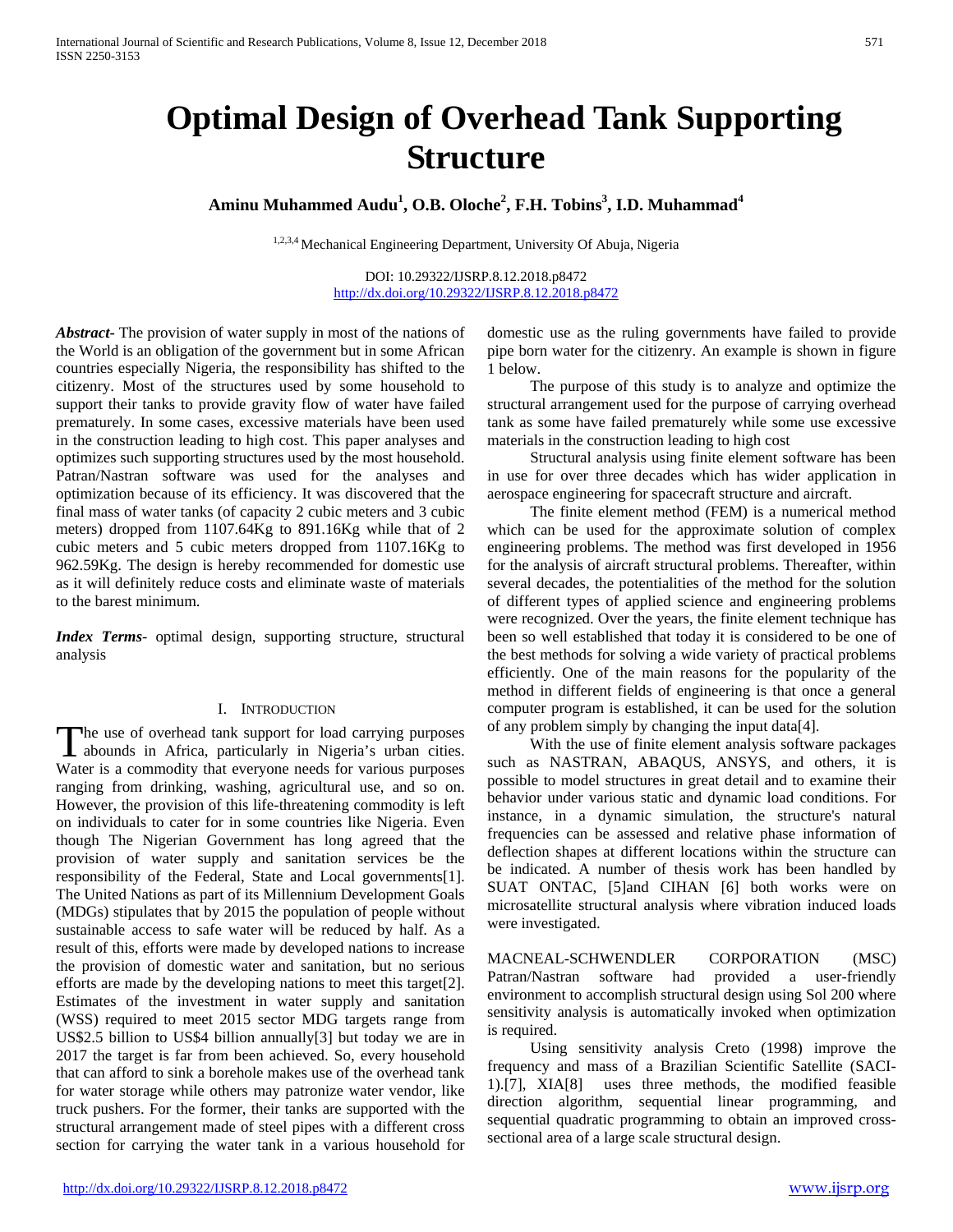In addition, Yin et al (1992) optimized a waffle panel which is a bidirectional stiffened panel to obtain an optimal design using sequential quadratic programming (SQP)[9].

 In conjunction with structural analysis and optimization of MSC Nastran, automated systems have been used to solve complex and large-scale structural problems in the field of aerospace and engineering. Notable among them are (ASOS) automated structural optimization system[10], satellite optimization system SAT-OPT[11]. ASOS was used by Woo to reduce the weight of a honeycomb sandwich component of a scientific large-scale satellite using frequency constraints.

 Through this work, optimal design, efficient load carrying capability and minimum cost of construction of the overhead tank supporting structure had evolved.



structure in use

**Failed structure** 

#### **Figure 1 A household showing the overhead tank and its support in Satellite Town (Lugbe) Abuja Nigeria**

## **ANALYSIS AND OPTIMIZATION**

 Static analysis and optimization which was done using (MSC) Nastran software were to verify the strength of the arrangement. A group of scholars has done a lot of work on analysis using Finite Element Method particularly using Nastran software though on different application but of the same principle as this study. Among them are found in these references[12][13][14][5][15], where various ways of using MSC Nastran in analyzing structures were established.

 The application of structural optimization came to limelight as far back as 1960 when L. A. Schmit introduced the theory of mathematical programming into the structural design of cone shell which generally was accepted as a foundation for the research area[16]. Further presentations by the same author in providing different methods for effective structural synthesis have over the years had enhanced robust mathematical programming algorithms for efficient solution e.g. approximation concept in[17][18] and multilevel approach in [19][20] some uses genetic algorithm[21] and dual method[22].

### II. METHODOLOGY

 The analysis was carried out and then optimized. The process involved in design optimization consists of the following general steps [23]. The steps may vary slightly, depending on whether performing optimization interactively through the Graphical User Interface (GUI), in batch mode, or across multiple machines:

 $\checkmark$  Create an optimization design module which in this case was done in(MSC) Patran software,

- $\checkmark$  defining design variable (pipe cross-sectional radius) declaration
- $\vee$  defining the constraints, i.e. margin of safety  $\geq 0$
- design objective, that is to minimize mass and design study
- $\checkmark$  Initiate optimization analysis and wait for the process to run on MACNEAL-SCHWENDLER CORPORATION (MSC). Nastran
- $\checkmark$  Review the resulting design sets data and post-process results.

A general structural optimization (*SO*) problem can take the form as:

$$
\text{(SO)}\begin{cases} \min f(x) \\ \text{s.t.} \quad g_j(x) \le 0 \quad j = 1 \dots m \end{cases} \qquad \qquad \dots \dots \dots \dots \dots \dots
$$
\n(1)

Where  $f(x)$  is the objective function,

 $x = \{x_{1}, x_{2,...,x_{n}}\}^{T}$  and  $g_{j}(x) \le 0$   $j = 1,...,m$  are design and constraints variables respectively.

 The optimization problem statement requires an explicit description of the design objective, as well as bounds which define the region in which it may search[16].

 Before the optimization report is presented as a numerical example to test the efficiency of the software was examined.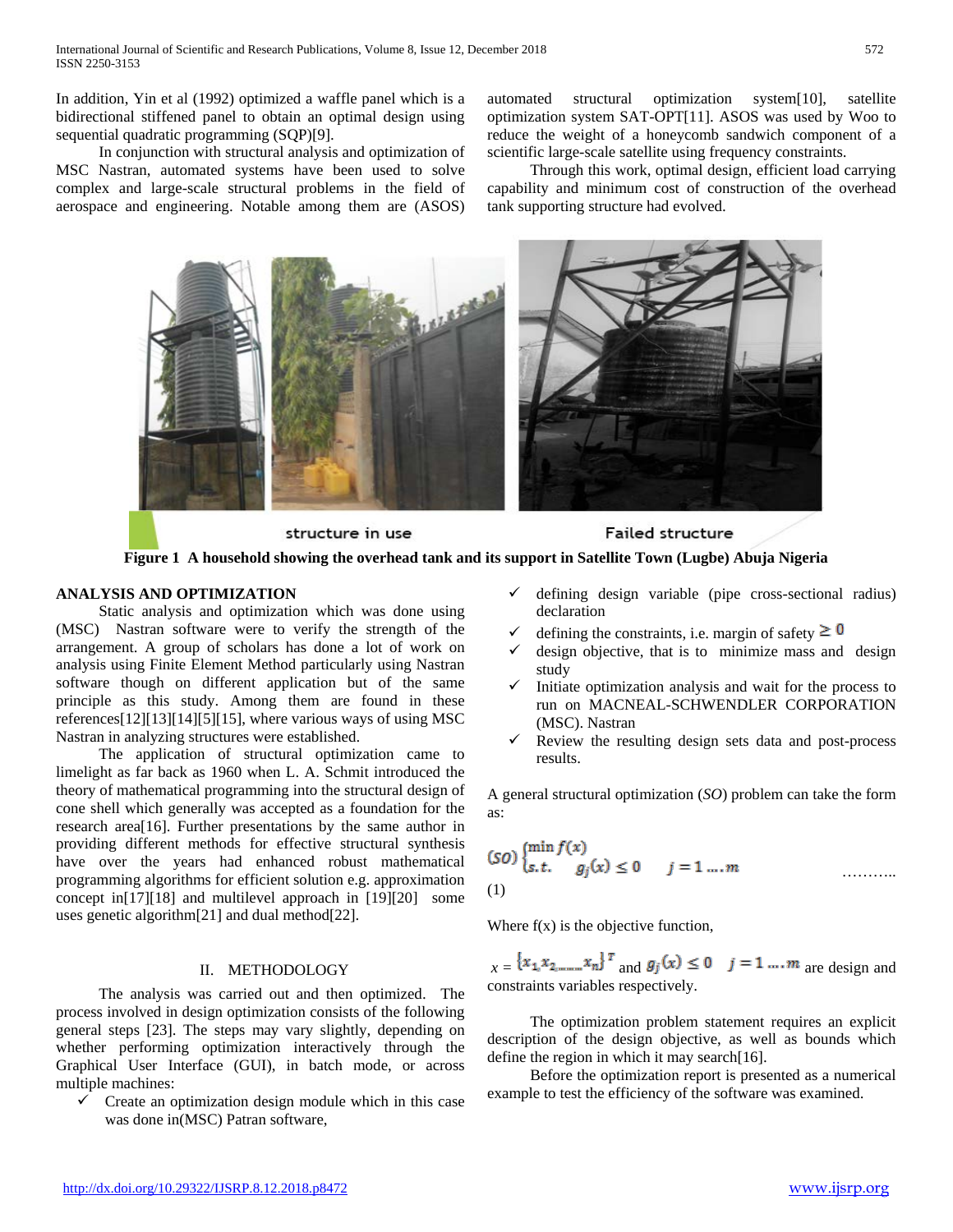#### III. TEST EXAMPLE

 The example problem presented is a familiar ten member planar truss (see Fig. 2) for which results have been previously reported in[24]. The material properties, stress limits, minimum member sizes, and load condition data for this example are given in Fig. 2 and results are given for four distinct cases in Table 1

and 2. Cases 1a and 2a involve stress and minimum member size limits only while Cases 1b and 2b include vertical displacements limits of  $\pm 2.0$  in at all points in addition to the stress and minimum member size constraints. No design variable linking has been employed in this example. The minimum weights obtained are essentially the same as can be seen in the following two tables 1 and 2.



MATERIAL: ALUMINUM,  $E = 10^7$  psi, = 0.1 pci

STRESS LIMITS: ±25000psi (ALL MENBERS)

LOWER LIMITS: 0.00254 M (ALL MEMBERS)

**UPPER LIMITS: NONE** 

LOADING CASE 1: SINGLE LOAD  $P_1 = 100K$ ,  $P_2 = 0$ 

## LOADING CASE 2: SINGLE LOAD  $P_1$  150K,  $P_2$  = 50K

**Figure 2 Ten bar truss**

| Table 1 Previous result as reported in[24] [15] |  |  |  |
|-------------------------------------------------|--|--|--|
|-------------------------------------------------|--|--|--|

| Case | Minimum | No<br>οf | CPU   | Member areas for optimum design ( $m2$ ), all values in multiple of 10 <sup>-3</sup> |      |       |      |      |      |      |       |       |      |
|------|---------|----------|-------|--------------------------------------------------------------------------------------|------|-------|------|------|------|------|-------|-------|------|
|      | weight  | analysis | run   |                                                                                      |      | پ     |      | c    |      |      | 8     | 9     | 10   |
|      | (kg)    |          | time  |                                                                                      |      |       |      |      |      |      |       |       |      |
|      |         |          | (sec) |                                                                                      |      |       |      |      |      |      |       |       |      |
| 1a   | 722.66  | 20       | 0.9   | 5.12                                                                                 | 0.06 | 5.21  | 2.54 | 0.06 | 0.06 | 3.71 | 3.59  | 3.59  | 0.06 |
| 1b   | 2308.33 | 23       | 1.0   | 19.61                                                                                | 0.06 | 15.36 | 9.54 | 0.06 | 0.06 | 5.39 | 13.38 | 12.70 | 0.06 |
| 2a   | 755.00  | 20       | 0.9   | 3.84                                                                                 | 0.06 | 6.49  | 2.55 | 0.08 | .32  | 5.52 | 1.78  | 3.60  | 0.06 |
| 2b   | 2128.16 | 22       | 1.0   | 15.14                                                                                | 0.06 | 16.35 | 9.23 | 0.06 | .27  | 8.17 | 8.09  | 14.17 | 0.06 |

**Table 2 Present work result for ten bar truss**

| Case | Minimum                  | No of    |       | Member areas for optimum design $(m^2)$ , all values in multiple of $10^{-3}$ |       |      |      |      |      |       |       |      |
|------|--------------------------|----------|-------|-------------------------------------------------------------------------------|-------|------|------|------|------|-------|-------|------|
|      | weight                   | analysis |       |                                                                               |       |      |      |      |      |       |       | 10   |
|      | $\left(\text{kg}\right)$ |          |       |                                                                               |       |      |      |      |      |       |       |      |
| ıа   | 723.48                   |          | 5.12  | 0.06                                                                          | 5.21  | 2.54 | 0.06 | 0.06 | 71   | 3.59  | 3.59  | 0.08 |
| 1b   | 2296.09                  |          | 19.61 | 0.06                                                                          | 15.36 | 9.54 | 0.06 | 0.06 | 5.50 | 13.50 | 13.45 | 0.06 |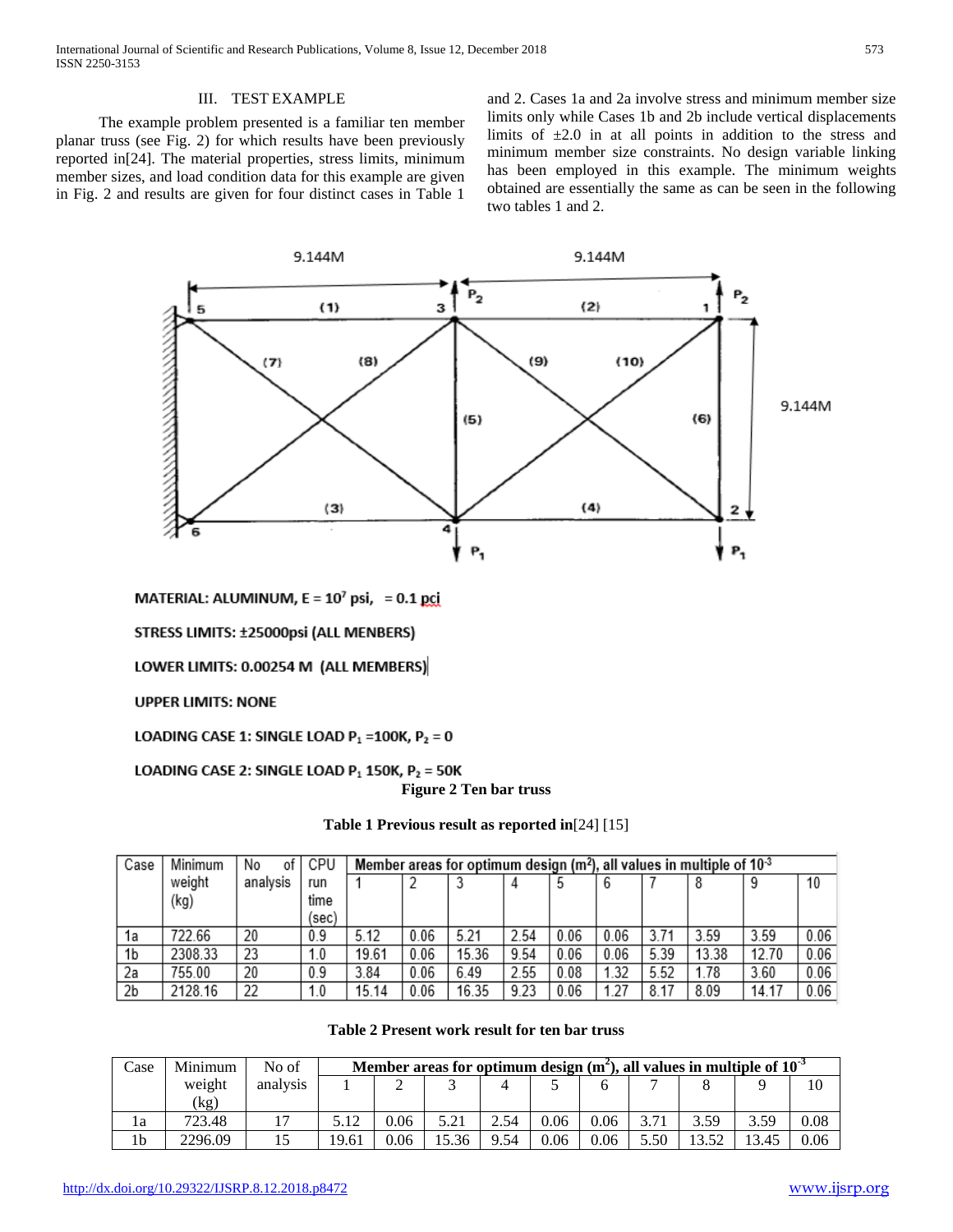| 2a             | 75572<br>.          | <b>L</b> | 3.84             | 0.06 | 6.49  | $ -$<br>.,<br>ن ت | 0.07 | $\mathfrak{D}$<br>ے ب | $  -$<br>.<br>ے ب | 1.78 | 3.60  | 0.06 |
|----------------|---------------------|----------|------------------|------|-------|-------------------|------|-----------------------|-------------------|------|-------|------|
| 2 <sub>b</sub> | 2115.55<br>21 19.99 | ┸        | -14<br>$1.7.1 -$ | 0.06 | 16.35 | 0.23<br>ت که:     | 0.06 | 27<br>.               | 7.98              | 8.27 | 13.01 | 0.06 |

 As shown in table 1 and 2, the present study is in agreement with previous work so, the application of (MSC) Nastran is reliable for the current optimization procedure.

# IV. THE FINITE ELEMENT MODEL OF OVERHEAD SUPPORTING STRUCTURE

 The mathematical model which is the translation of the physical system was obtained using MACNEAL-SCHWENDLER CORPORATION (MSC). Nastran/Patran software which ensures that the model was as close as possible to the actual system by using appropriate interpolation function. The steel pipes were modeled using beam element while shell elements were used for the sheets of metal used to transfer the load to the steel pipes to enhance uniform pressure on the supporting steel pipes. Figure (3) present the FE model of the structure.



**Figure 3 FE model of the overhead support structure**

 The arrangement was made of 4 vertical steel pipes of 5m in length each, 9 horizontal arrangements of steel pipes in a different orientation of 2m in length each and of two sets that interface the two tanks. Another 4 horizontal steel pipes were used to brace the lower part to increase the stability of the arrangement. The entire arrangement is as shown in figure (3) above.

 Material: the steel pipes were made of steel of mechanical properties 210GPa elastic modulus, 241MPa as allowable yield strength [25]

 Load: two tanks were used, 2000litres tank on the top, and 3000litres on the second set. These were converted to pressure as follows:

Mass = density of water \* volume = 
$$
\frac{1000 \text{kg}}{\text{m}^2}
$$
 \* 2 m<sup>2</sup>(i.e. 2000 litres =

Force = mass  $*$  acceleration due to gravity = 2056kg  $*$  $9.81 m/s^2$ 

Cross sectional area, A was calculated as  $2.07 \text{m}^2 (1.625 \text{m})$ diameter of tank)

Pressure = 
$$
\frac{\text{Force}}{\text{Area}} = \frac{2056 \times 9.81}{2.07} = 9743.65\text{Pa}
$$
 for 2000liters and 14

# V. RESULT AND DISCUSSION

 The stress distribution after optimization is shown in figure (4)



**Figure 4 Stress distribution**

 The maximum stress as shown above figure 4 is 67.2MPa which is lower than the allowable yield strength.

 **Load case**: two load cases were used, case 1: 2 cubic meters and 3 cubic meters  $(2 M<sup>3</sup>$  and 3  $M<sup>3</sup>)$ , and case 2: 2 cubic meters and 5 cubic meters  $(2 M^3 \text{ and } 5 M^3)$ , the result are shown in the following table 4.

| <b>Table 3 OPTIMIZATION RESULT IN METERS</b> |  |
|----------------------------------------------|--|
|----------------------------------------------|--|

|      |       |                                    | All values are in meters | <b>Optimal Design</b>   |                                                        |                                                    |  |  |  |
|------|-------|------------------------------------|--------------------------|-------------------------|--------------------------------------------------------|----------------------------------------------------|--|--|--|
| S/No | Label | Initial<br>$\sim$ 10 <sup>-3</sup> | Lower<br>$10^{-3}$       | Upper<br>$(X\ 10^{-3})$ | Case 1<br>$M^3$<br>and<br>3M <sup>3</sup><br>$10^{-3}$ | Case 2<br>$M^3$ and<br>2<br>$M^2$<br>$(X 10^{-3})$ |  |  |  |

# <http://dx.doi.org/10.29322/IJSRP.8.12.2018.p8472> [www.ijsrp.org](http://ijsrp.org/)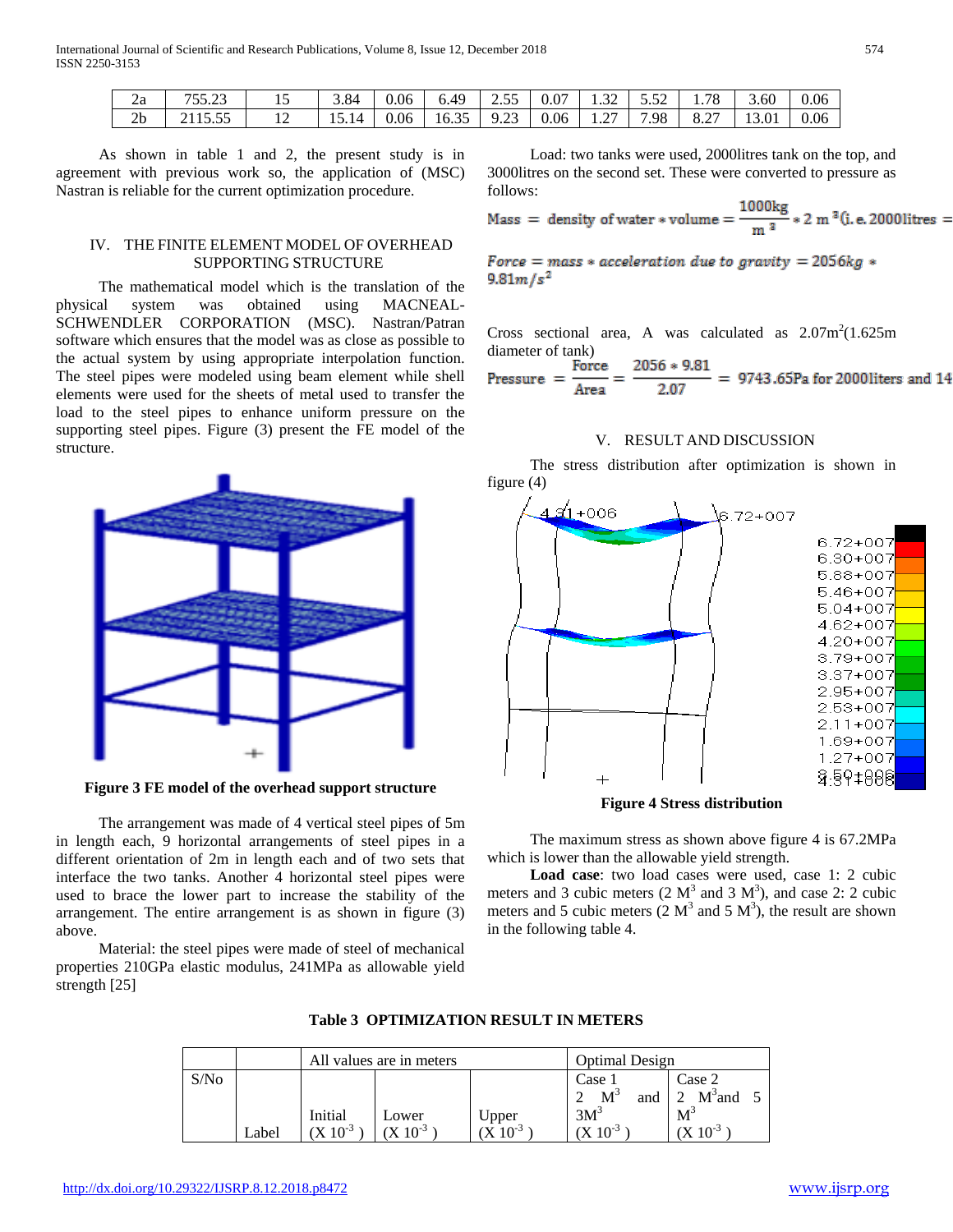#### International Journal of Scientific and Research Publications, Volume 8, Issue 12, December 2018 575 ISSN 2250-3153

| $\bf{I}$       | A1             | 38 | 10 | 80 | 18.982 | 43.864 |
|----------------|----------------|----|----|----|--------|--------|
| $\overline{2}$ | A <sub>2</sub> | 34 | 10 | 40 | 13.149 | 39.416 |
| 3              | B1             | 38 | 10 | 80 | 14.712 | 14.267 |
| $\overline{4}$ | B <sub>2</sub> | 34 | 10 | 40 | 10     | 10     |
| 5              | C <sub>1</sub> | 40 | 10 | 80 | 24.589 | 27.564 |
| 6              | C <sub>2</sub> | 34 | 10 | 40 | 18.589 | 22.52  |
| 7              | D <sub>1</sub> | 30 | 10 | 80 | 11.465 | 11.366 |
| 8              | D <sub>2</sub> | 28 | 10 | 40 | 10     | 10     |



#### **Figure 5 OBJECTIVE ITERATION CYCLE**

 A1,2 refer to the outer and inner radius of upper horizontal steel pipes respectively, B1,2, are for outer and inner radius of middle horizontal steel pipes, C1,2 gives the outer and inner radius of vertical steel pipes and D1,2 refer to the lower four horizontal steel pipes for stability. It's important to note that this design is only for these load carrying capability as other loads different from these must be analyzed and optimized to avoid premature failure or excessive use of materials.

#### VI. CONCLUSION AND RECOMMENDATION

- 1. Through the example presented the validity of the design can be ascertained and the software trusted.
- 2. The final mass of 2 cubic meters and 3 cubic meters volumes of water tanks arrangement has dropped from **1107.64Kg** to **891.16Kg** while 2 cubic meters and 5 cubic meters drop from **1107.16** to **962.59Kg** as shown in figure (5) which satisfied the weight reduction objective.
- 3. As table 3 depicts, A1 has a maximum radius of 44mm, A2 radius of 39mm, B1,2 and C1,2 are as shown, which are readily available in the market.

4. The design is hereby recommended for domestic use as the aim of this study is to ease difficulties in terms of cost and material resources

#### **REFERENCES**

- [1] F. Republic, "Water Supply & Sanitation Interim Strategy Note November 2000 ii," Urban Water, no. November 2000.
- [2] Y. M. Abul, D. P. Garba, R. Bonet, and S. Siaka, "The Challenges of Rural Water Supply in Nigeria," Int. J. Environ. Sci. Technol., vol. 1, no. 4, pp. 24–30, 2016.
- [3] African Ministers' Council on water, "Water Supply and Sanitation in Nigeria," 2006.
- [4] P. C. Deyu, "The Finite Element Method in Engineering," BEIHANG UNIVERSITY, 2010.
- [5] S. Ontaç, S. Daǧ, and M. I. Gökler, "Structural finite element analysis of stiffened and honeycomb panels of the RASAT satellite," Proc. 3rd Int. Conf. Recent Adv. Sp. Technol. RAST 2007, pp. 171–175, 2007.
- [6] M. CİHAN, "A Methodology for the Structural Analysis of Cubesat," İSTANBUL TECHNICAL UNIVERSITY, 2008.
- [7] C. A. Vidal, "APPLICATION OF SENSITIVITY ANALYSIS FOR OPTIMIZATION OF A SATELLITE STRUCTURE," AIAA J., 1998.
- [8] L. Xia, JUAN, and Others, "The Application of Structural Optimization Method with MSC.Nastran," Coll. Nav. Archit. Ocean Eng., Shanghai Jiaotong Univ. Chain., 2001.